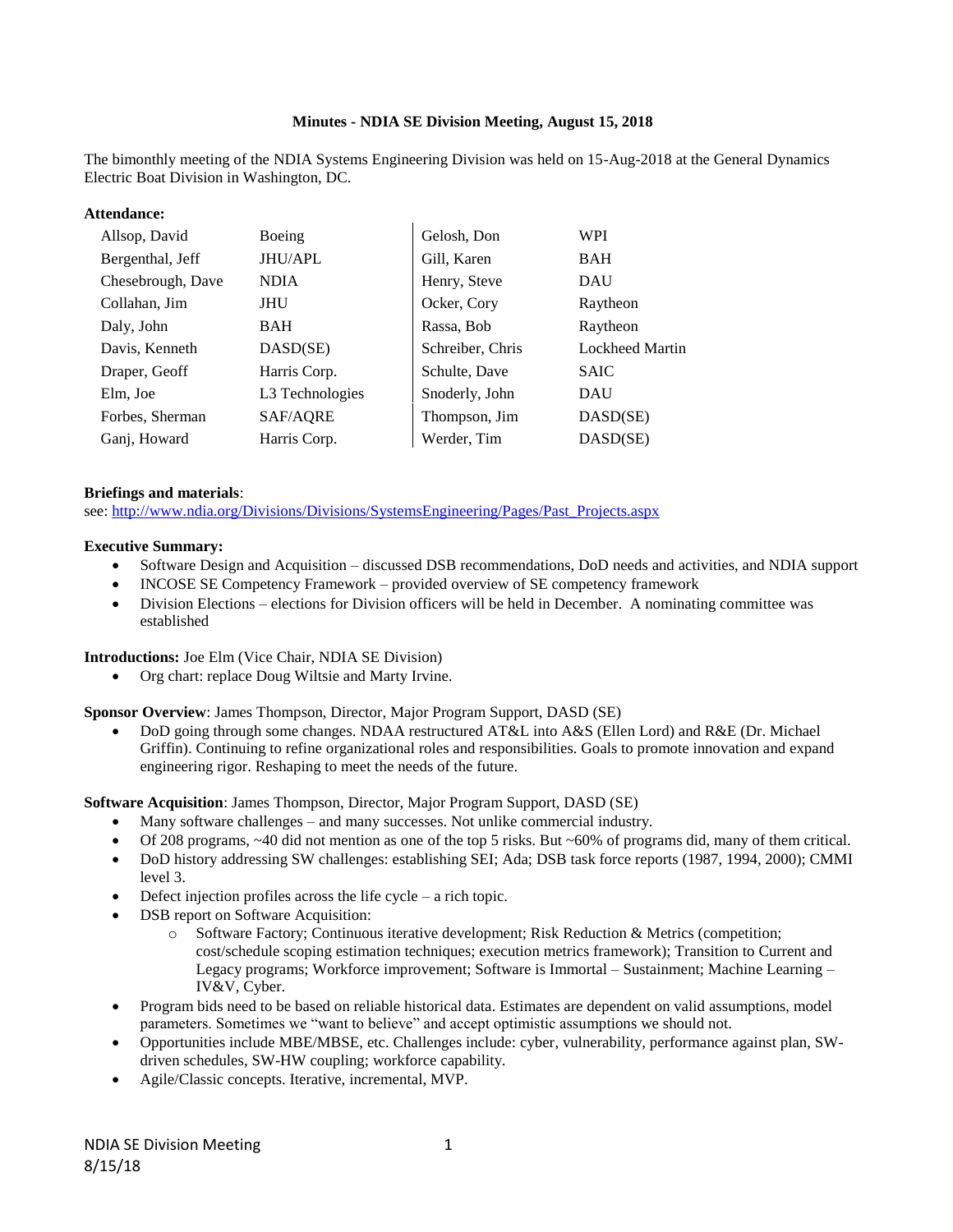# **Agile Software Acquisition Project** (Geoff Draper, Harris)

- NDIA will collaborate with INCOSE and other partners to provide industry recommendations to address the DSB Software Acquisition task force.
- The NDIA WG kickoff is 8/15 pm. This will be a SE Division-level activity involving multiple SED committees.

# **INCOSE Systems Engineering Competency Framework** – Don Gelosh, WPI

- SE Competency Framework: 5 competency groupings, 36 competencies, 5 levels of proficiency
- Groups: SE Management; Professional; Core SE Principles; Integrating; Technical
- Proficiencies: Awareness; Supervised Practitioner; Practitioner; Lead Practitioner; Expert
- Evidence-based tables of proficiencies and competencies

## **NDIA SE Division Elections**

- Elections for division officers (chair, vice-chair(s)) will be at the December planning meeting.
- Assigned a nominating committee: Jeff Bergenthal, Jim Coolahan, Bob Scheurer

## **DHS Systems Engineering Effectiveness Study** – Bob Rassa, Raytheon

Will conduct a series of workshops and group discussion

## **SED Actions:**

- 2018-01: Digital Engineering in work
- 2018-03: AT, SSSE, DTE collaboration change Griffin to Orlidge. Punt to 2019.
- 2018-06: ongoing close the action.
- 2018-07: inter-divisional activity
- 2018-08: closed Kay Ortiz
- 2018-09: Semantic Web push to 2019
- 2018-10: common data environment for models closed, action is not clear. Re-open for other actions as needed.
- 2018-12: Autonomous Systems and SE challenges workshop re-assign to Elm, Rassa, Roedler.
- Bob Rassa is coordinating an unclassified Cybersecurity workshop with INCOSE.

## **NDIA SE Conference:** Bob Rassa

- Changed name to Systems & Mission Engineering Conference. Oct 22-25, Grand Hyatt, Tampa Bay.
- 215 abstracts submitted all accepted. Can accommodate 240 papers.
- Digital Engineering Summit: Mon 1-5 pm (DoD invitation only)
- Digital Engineering / MBSE tools track w/ vendors
- NDIA can accept additional abstracts

## Committee Reports:

- DT&E:
- E&T: published SE Competency Framework
- ESOH: DoD initiative to take on SE, fielded systems. What is the minimum set of ESOH capabilities needed to be supportive of rapid acquisition. Working with MBSE. 18 abstracts for NDIA SE Conference.
- Modeling & Simulation: aligned with DoD Digital Engineering Strategy. Summary of DEIXWG products. Digital artifacts definition (from ISO/IEEE 15288), digital ICD examples (provider and receiver points of view). Seek industry/govt collaboration on redefinition of artifacts (DIDs).
- System Security Engineering (SSE): DoDI 8140 comments in review. USAF seeking industry comments on security documentation. Cyber Resilient Systems Workshop: 85 participants at MITRE; develop new enclosure to DoDI 5000.02. Engineering Workforce Development – challenge to develop skill sets fast enough.
- Architecture (Ed Moshinsky): very active, 50 members with subcommittees including MOSA, Value of Architectures. 15 presentations at SE Conference.
- Mission Engineering: weekly committee meetings, trying to expand company representation. 3 workshops planned.

Other Business:

- Ferguson Award nominations: due by Aug 24
- No Oct SED meeting due to NDIA SE Conference